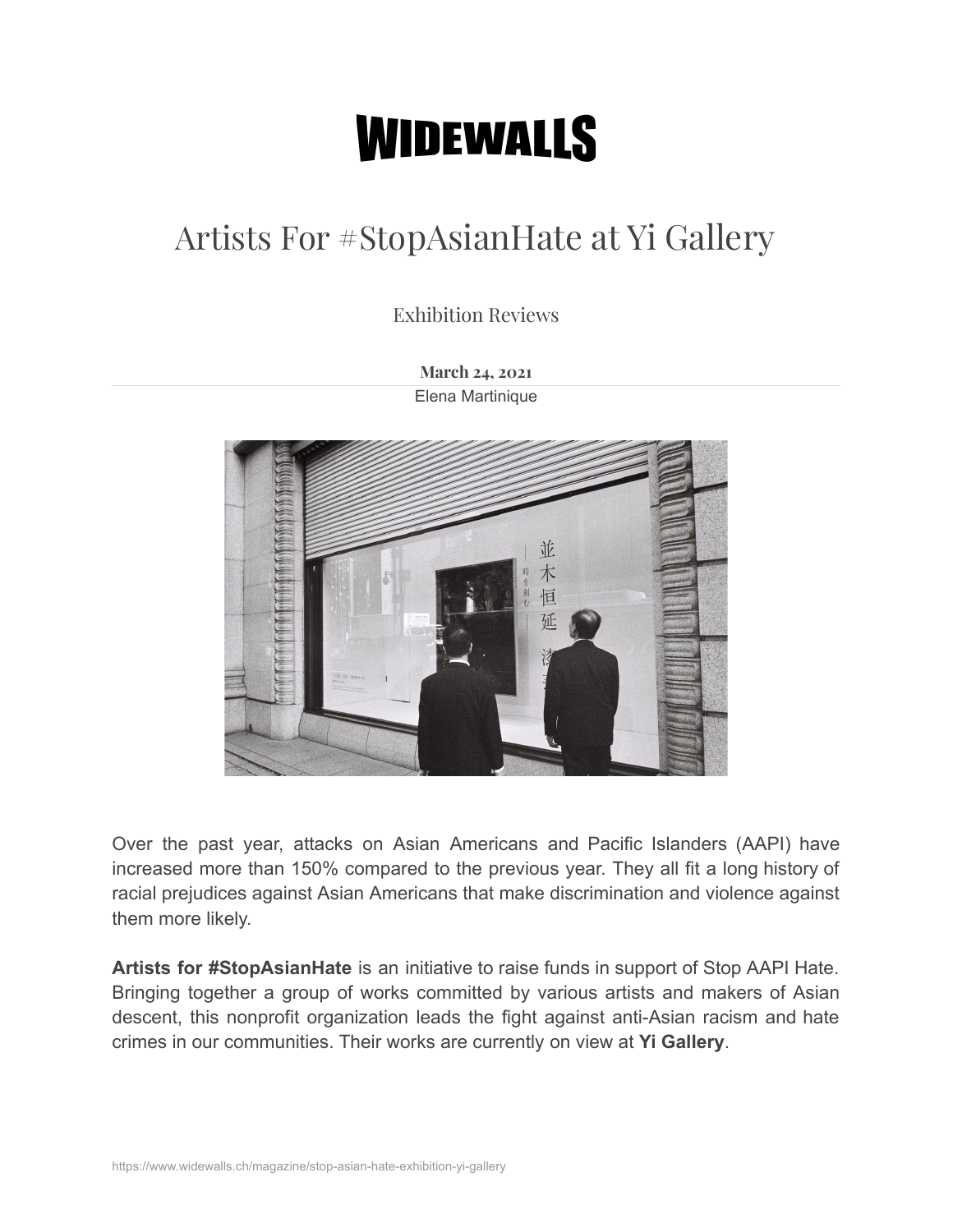

Siyuan Tan - Cups and Balls, 2020

Artists for #StopAsianHate

In response to anti-Asian violence in the U.S. over the last several weeks, the hashtags *#StopAsianHate* and *#StopAAPIHate* have been circulating on social media sites, and artists have been leading the charge in promoting awareness and taking action in combating this hate.

First conceived in early March 2021, **Artists for #StopAsianHate** was promptly launched thanks to the artists who have committed works to the exhibition.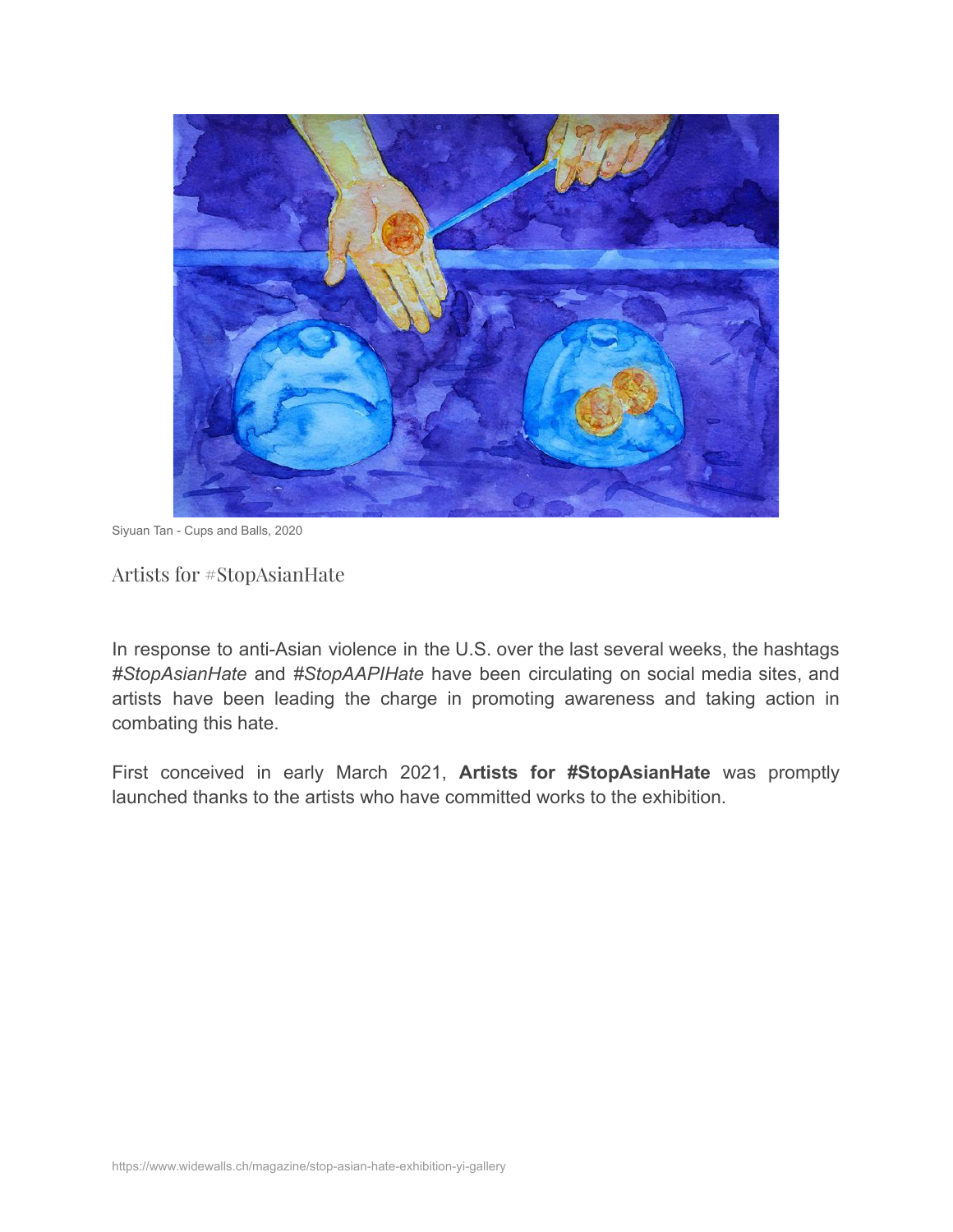

GJ Kimsunken - Untitled, 2019 Ivy Chen - Soft Bodied, 2018

## On View

The exhibition brings together works by **eight artists and makers of Asian descent**, working in a range of mediums.

A sculptor coming from Northeastern China, **Siyuan Tan** utilizes tangible media and forms to explore tensions between two coexisting but "opposing" spaces - the real space and empty space. A Taiwanese-Canadian multidisciplinary designer based in NYC, **Ivy Chen** creates concepts, silhouettes, and prints. **Sophia Chizuco**, a Japanese-born and Brooklyn-based artist, is part of the Immigrant Artist Program, acting as a mentor at the New York Foundation for the Arts.

A Beijing-born photographer, **Haochen Yu**, takes photos of strangers he meets on the street, in parks and on subways. A multimedia artist working in painting, sculpture, installation and video, **Cecile Chong** addresses ideas of cultural interaction and interpretation. A South Korean-born artist, **GJ Kimsunken** creates paintings and works on paper that approximate the figurative while digging deeper to uncover our shared capacity for transcendence. A Malaysian-Chinese artist based in the US, **Sijie Loo** draws from traditional Chinese ink painting techniques. Finally, the art of **Meer Musa** is inspired by spirituality, nature, and people, creating artwork from a state of presence.